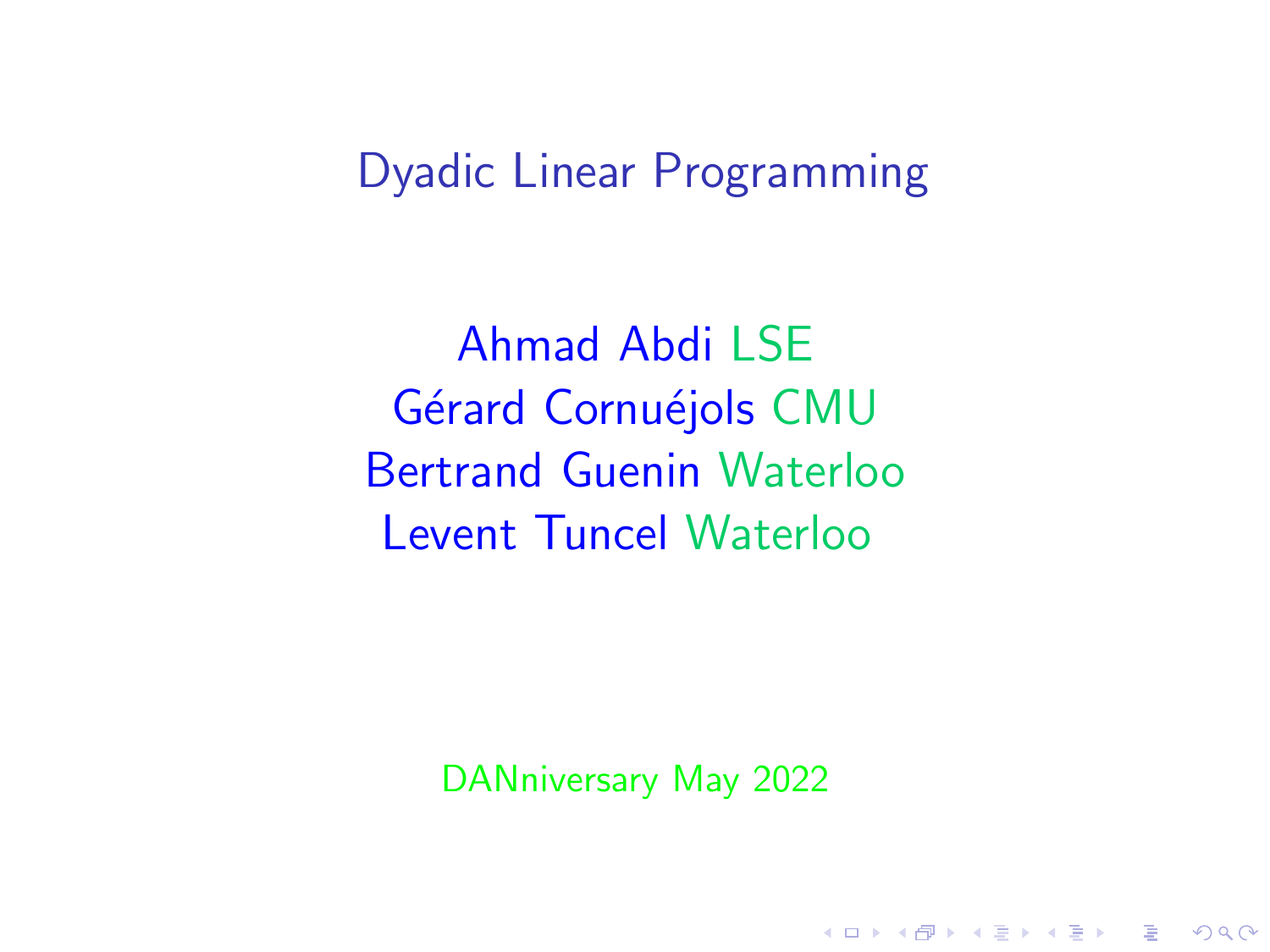# Dyadic Linear Programming

A rational number is dyadic if it is an integer multiple of  $\frac{1}{2^k}$  for some nonnegative integer  $k$ .

Dyadic numbers can be represented exactly on a computer in binary floating-point arithmetic.

Therefore they are important for numerical computations.

| Sup $w^{\top}x$ |             |
|-----------------|-------------|
| $DLP$           | $Ax \leq b$ |
| $x$ dyadic      |             |

where a vector  $x$  is dyadic if each of its components is a dyadic rational.

If we require dyadic numbers with k bounded by a fixed given  $K$ , (DLP) reduces to integer programming.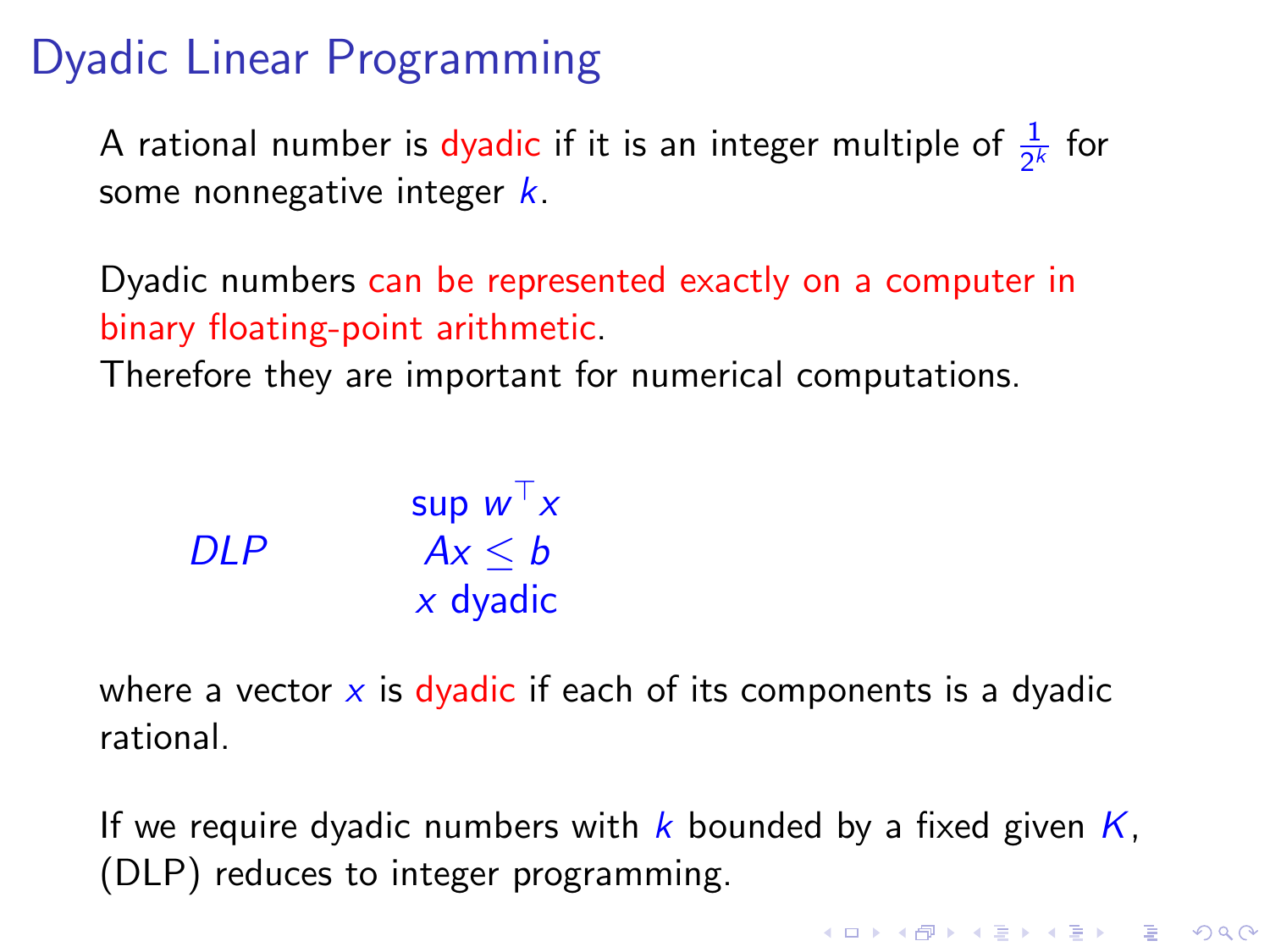## Our Initial Motivation

For a  $0,1$  matrix A, consider the primal-dual pair

 $\min \left\{ w^\top x : A x \ge \mathbf{1}, x \ge 0 \right\} \quad = \quad \max \left\{ \mathbf{1}^\top y : A^\top y \le w, y \ge 0 \right\}.$ 

### THE DYADIC CONJECTURE Seymour 1975

If the primal has an integral optimal solution for every  $w \in \mathbb{Z}_+^n$ , then the dual has an optimal solution that is dyadic for every  $w \in \mathbb{Z}_+^n$ .

THEOREM Abdi, Cornuéjols, Guenin, Tuncel (SIDMA 2022) The dyadic conjecture is true if the optimal value is 2.

THEOREM Abdi, Cornuéjols, Palion 2022 The dyadic conjecture is true for  $\overline{T}$ -joins.

Actually, for  $T$ -joins, Seymour conjectured a  $1/4$ -integral solution.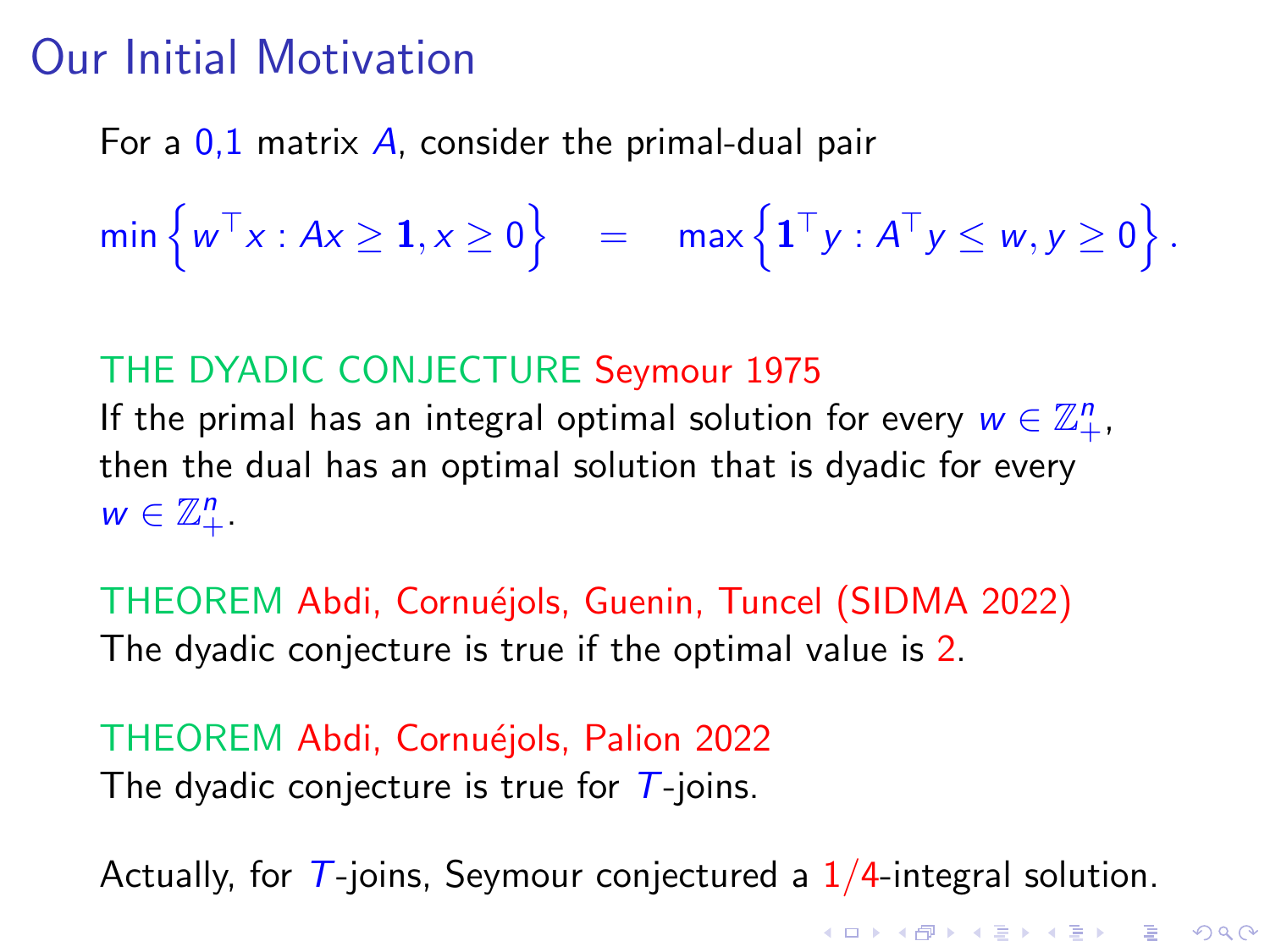### Some questions

| Sup $w^{\top}x$ |             |
|-----------------|-------------|
| $DLP$           | $Ax \leq b$ |
| $x$ dyadic      |             |

- $\triangleright$  When is this problem feasible?
- $\triangleright$  When does it have an optimum solution?
- $\triangleright$  Can feasibility be checked in polynomial time?
- $\triangleright$  Can dyadic linear programs be solved in polynomial time?
- $\triangleright$  When can we guarantee that the dual also has a dyadic optimal solution ?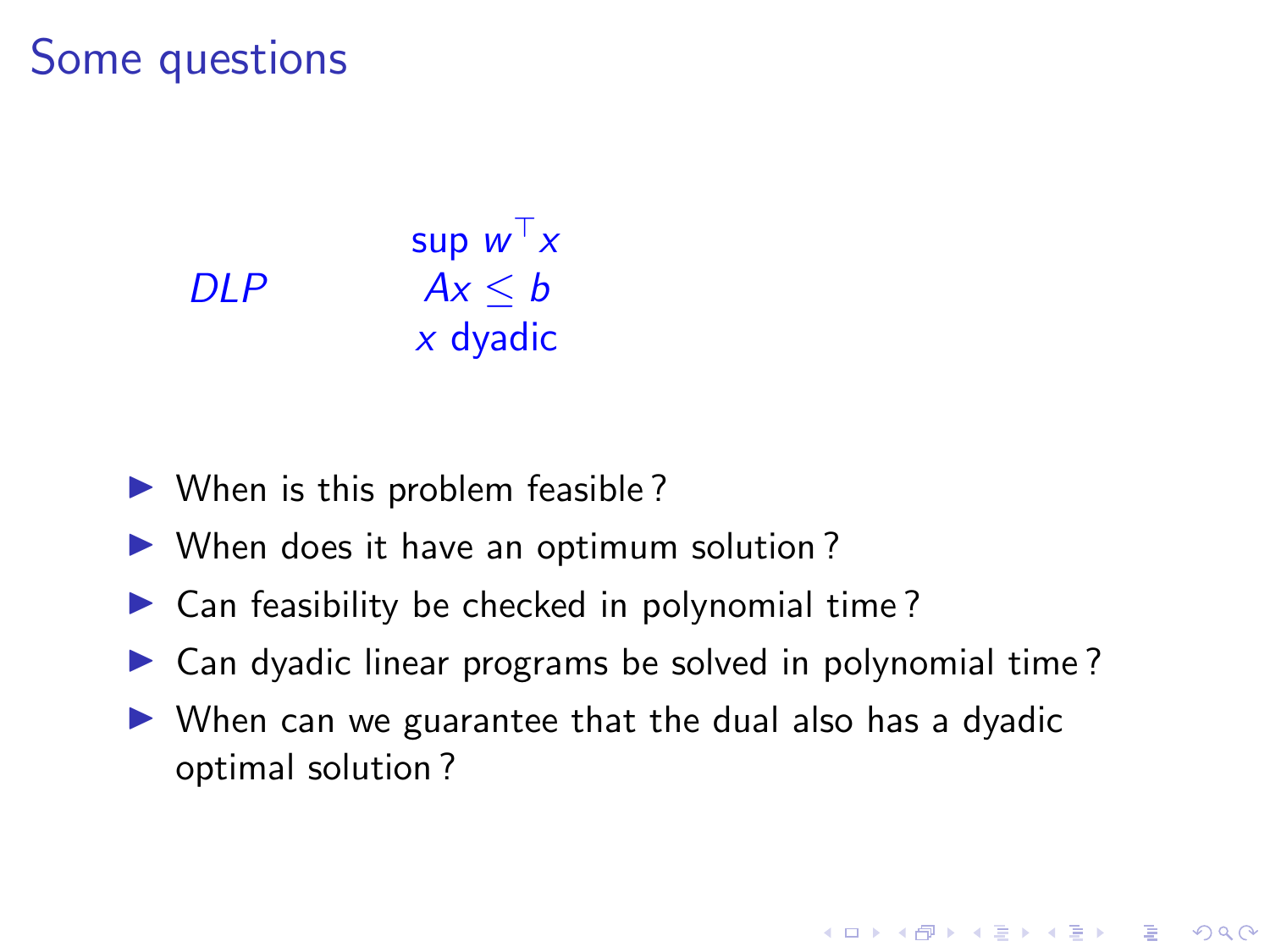# Infeasibility certificate ?

A dyadic linear program may have no optimal solution : sup  $x: 3x \leq 1$ , x dyadic.

Or it might not be feasible : sup  $x: 3x = 1$ , x dyadic.

When a dyadic linear program is infeasible, can one provide a certificate of infeasibility ?

We answer this question in the affirmative. We show that deciding feasibility of a dyadic linear program belongs to  $NP \cap coNP$ , foreshadowing a later result that the problem, in fact, belongs to P.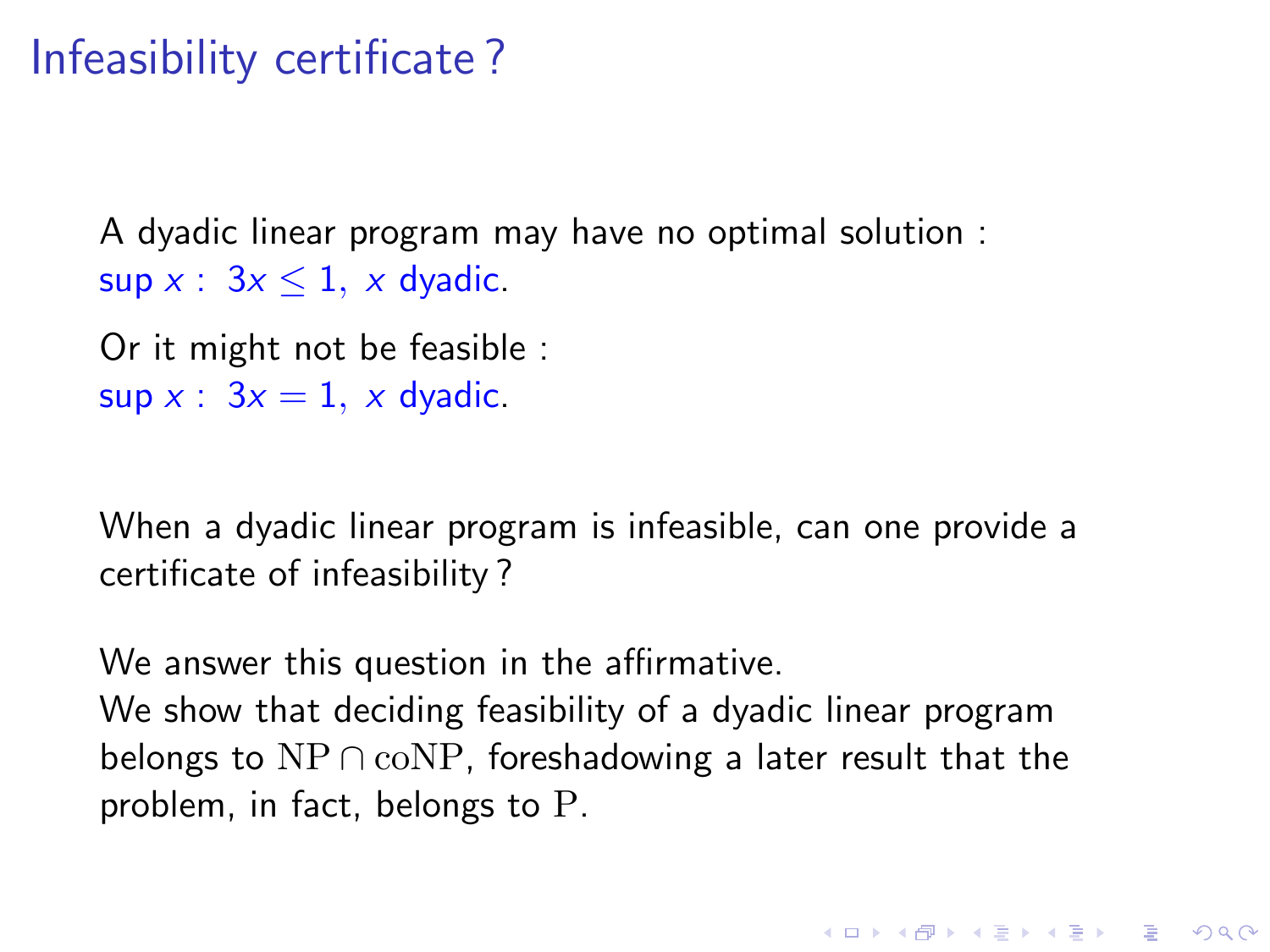# **Feasibility**

### LEMMA

Consider a linear system  $Ax = b$ , where A, b have integral entries. Then exactly one of the following statements holds :

- 1.  $Ax = b$  has a dyadic solution,
- 2. there exists a vector  $y\in \mathbb{R}^m$  such that  $y^\top A$  is integral and  $y^\top b$  is non-dyadic.

Compare to the Integer Farkas Lemma :

Consider a linear system  $Ax = b$ , where A, b have integral entries. Then exactly one of the following statements holds :

- 1.  $Ax = b$  has an integral solution,
- 2. there exists a vector  $y\in \mathbb{R}^m$  such that  $y^\top A$  is integral and  $y^\top b$  is not integer.

**KORK EXTERNE PROVIDE**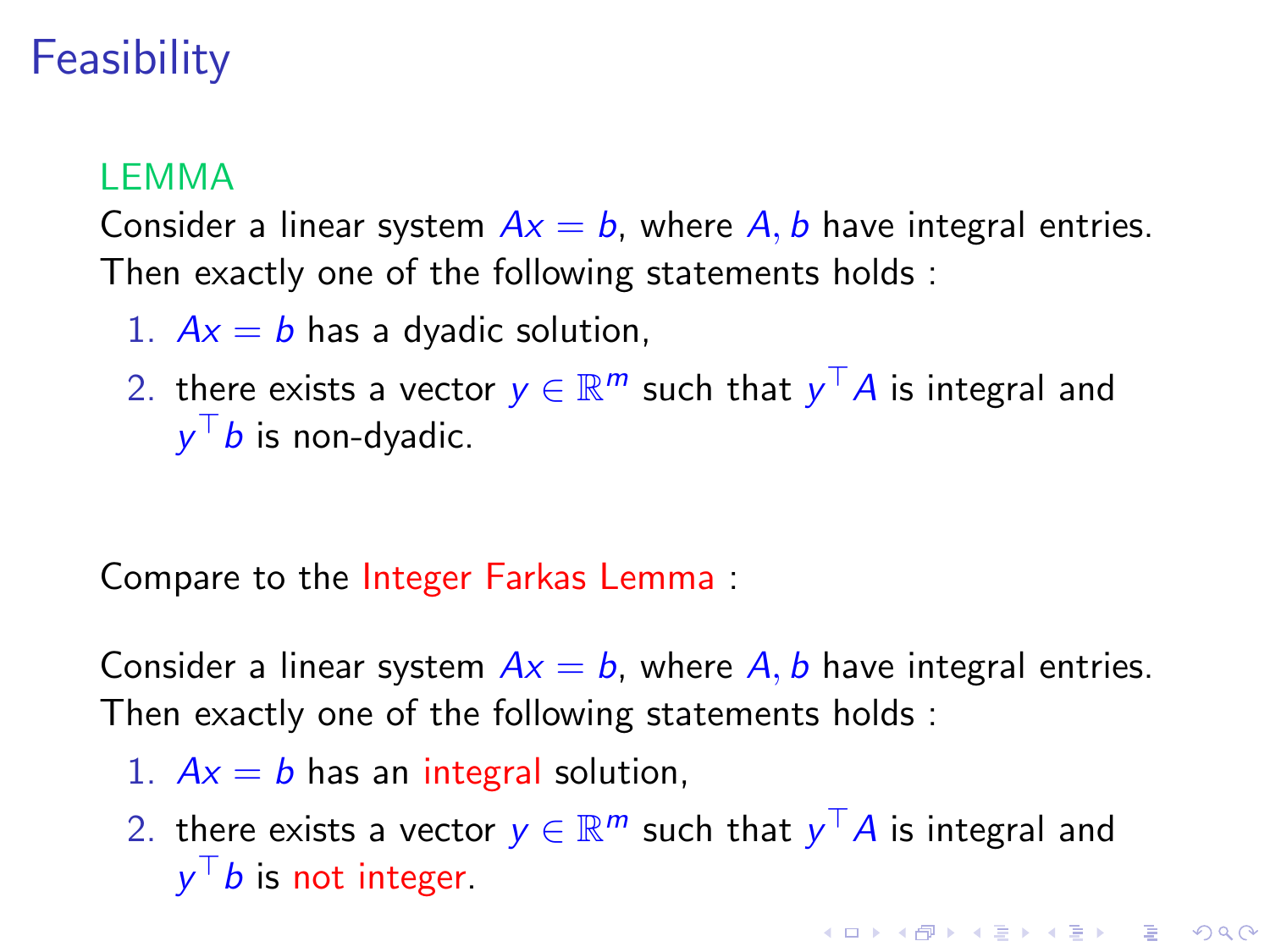# Dyadic solutions to linear programs

### LEMMA

A nonempty rational polyhedron contains a dyadic point if and only if its affine hull contains a dyadic point.

### THEOREM

Let  $P$  be a nonempty rational polyhedron whose affine hull is  ${x : Ax = b}.$ 

Exactly one of the following statements holds.

- $\blacktriangleright$  P contains a dyadic point,
- ighthere exists a y such that  $y^{\top}A$  is integral and  $y^{\top}b$  is non-dyadic.

4 0 > 4 4 + 4 = + 4 = + = + + 0 4 0 +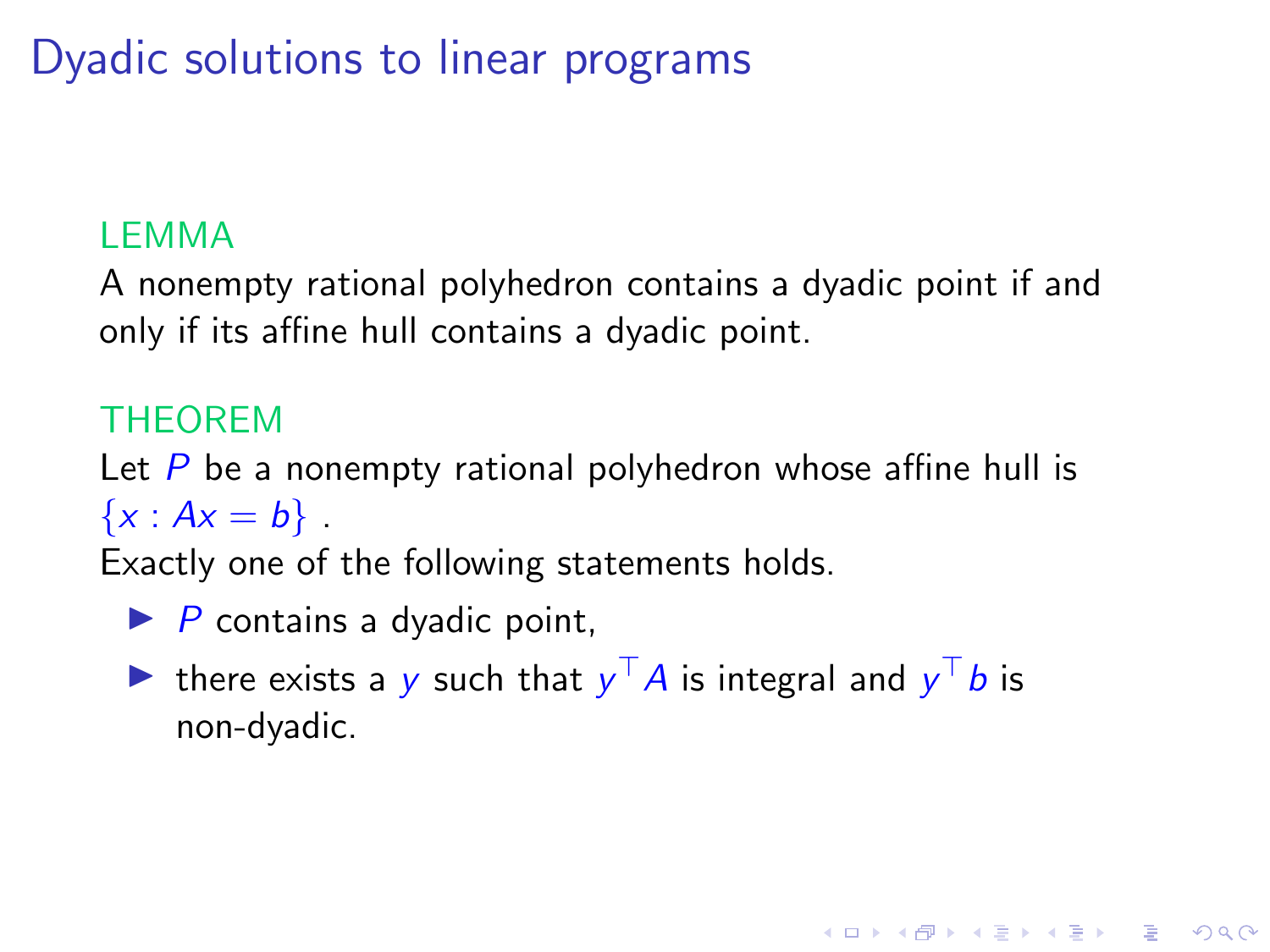# Application : Cycle double covers

Let  $G = (V, E)$  be a graph.

Let A be the  $0,1$  matrix whose rows correspond to E and whose columns are the incidence vectors of the cycles of G.

**KORKARYKERKER POLO** 

THE CYCLE DOUBLE COVER CONJECTURE Szekeres 1973, Seymour 1981  $Ax = 1, x > 0$  has a 1/2-integral solution.

THEOREM Goddyn 1993  $Ax = 1$  has a  $1/2$ -integral solution.

COROLLARY  $Ax = 1, x > 0$  has a dyadic solution.

### **QUESTION** Can we guarantee a small denominator ?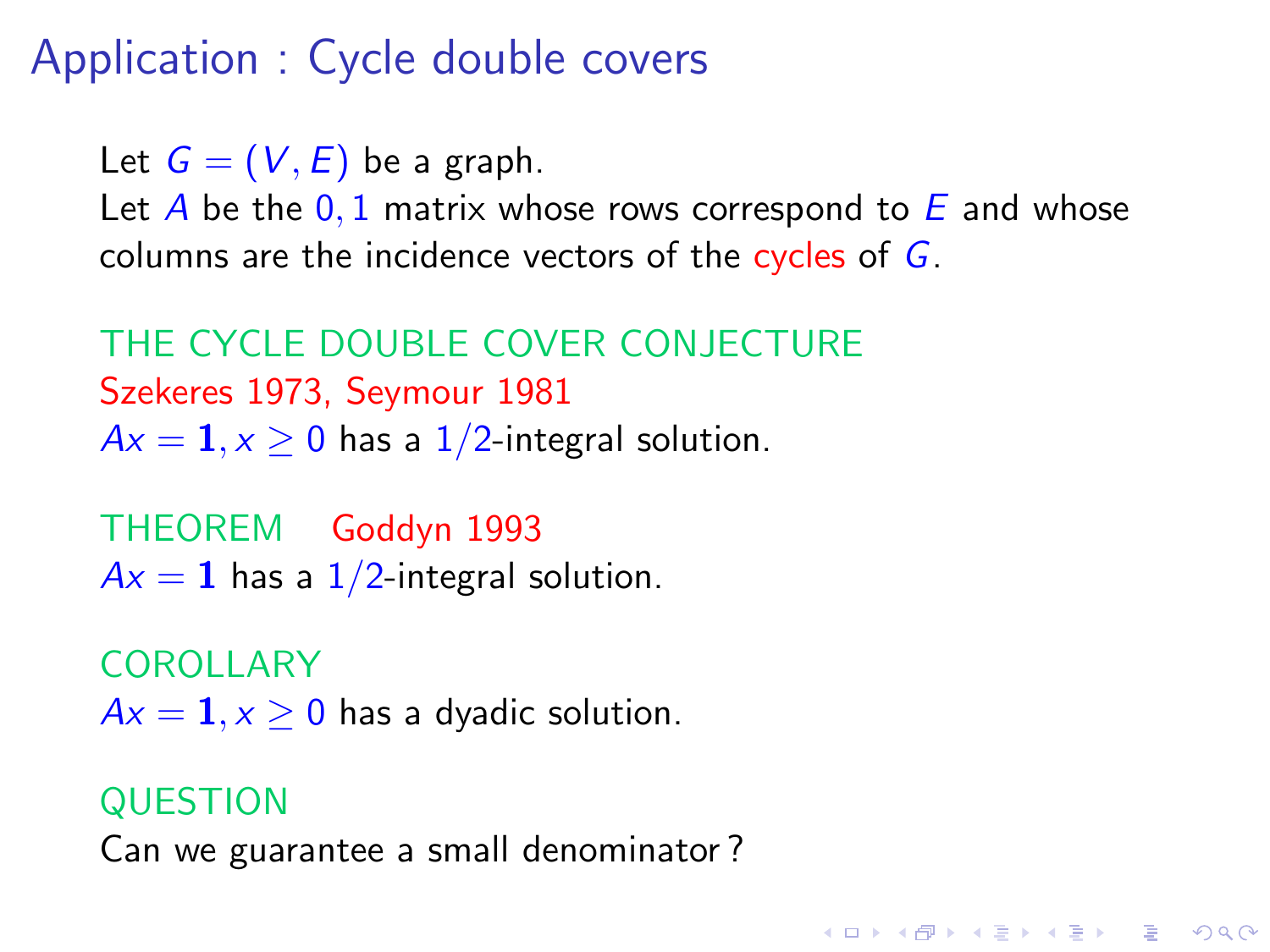# Another application : Perfect matchings

Let  $G = (V, E)$  be an r-graph. That is G is an r-regular graph on an even number of vertices, and  $|\delta(U)| \geq r$  for all odd cardinality  $U \subseteq V$ .

Let A be the  $0,1$  matrix whose rows correspond to E and whose columns are the incidence vectors of the perfect matchings of G.

KID KA KERKER E VOOR

THE GENERALIZED BERGE-FULKERSON CONJECTURE Seymour 1979  $Ax = 1, x \ge 0$  has a 1/2-integral solution.

THEOREM Seymour 1979  $r = 3$ , Lovász 1987  $r > 4$  $Ax = 1$  has a  $1/2$ -integral solution.

COROLLARY  $Ax = 1, x > 0$  has a dyadic solution.

### **QUESTION**

Can we guarantee a small denominator ?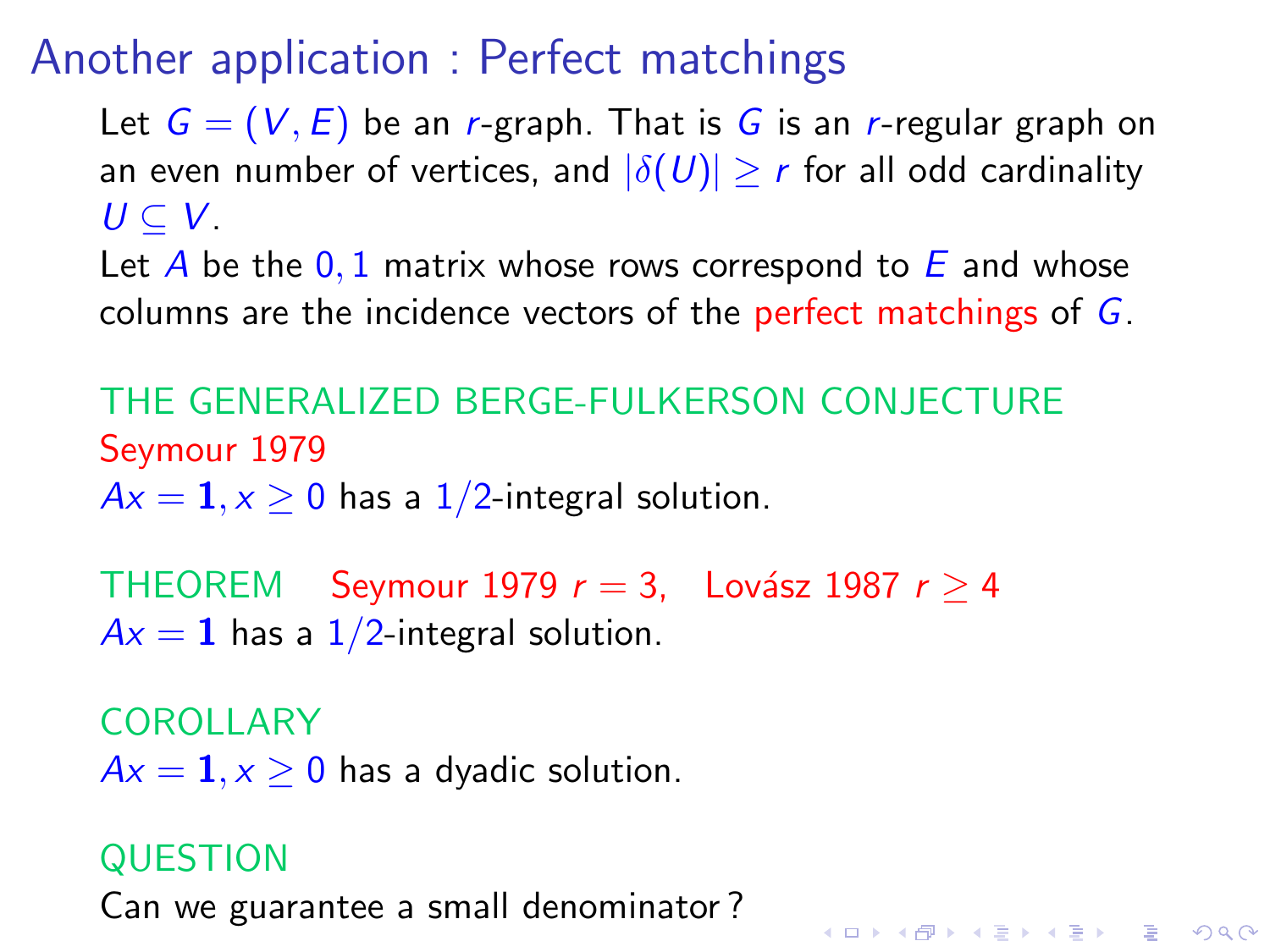## **Optimization**

DLP sup  $w^\top x$  $Ax < b$  $x$  dyadic

THEOREM The status of (DLP) can be classified as follows :

- 1. (DLP) is infeasible,
- 2. (DLP) is unbounded,
- 3. (DLP) has an optimal solution,
- 4. (DLP) is not unbounded, has feasible solution(s) and a finite optimal value, but no optimal solution.

Moreover, in cases 3 and 4, the value of the supremum in (DLP) is the max objective value of the underlying LP.

**KORKAR KERKER SAGA**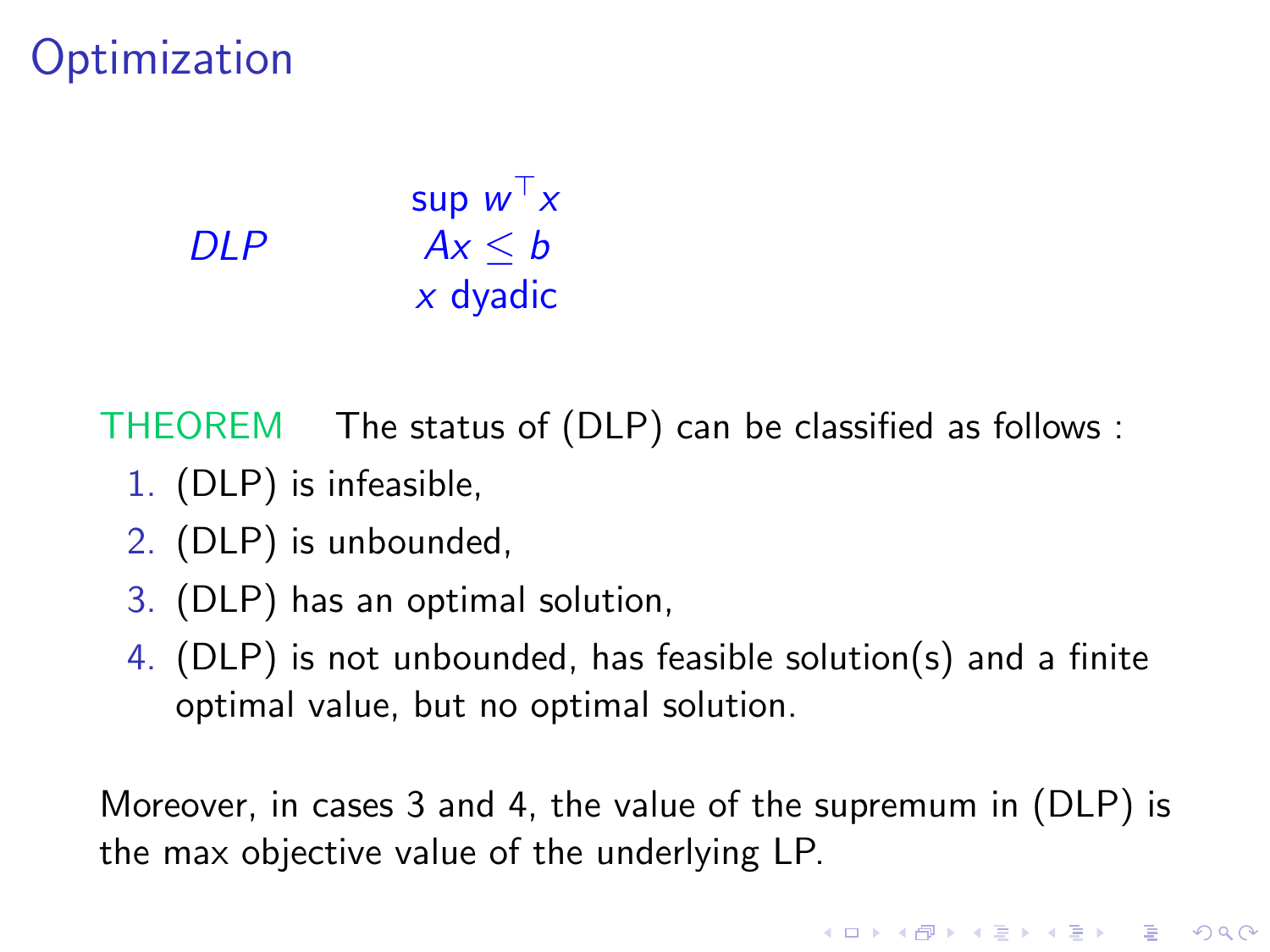# **Complexity**

#### LEMMA

The feasibility problem for dyadic linear programs can be solved in polynomial time.

K ロ ▶ K 個 ▶ K 할 ▶ K 할 ▶ 이 할 → 9 Q Q →

#### THEOREM

Dyadic linear programs can be solved in polynomial time.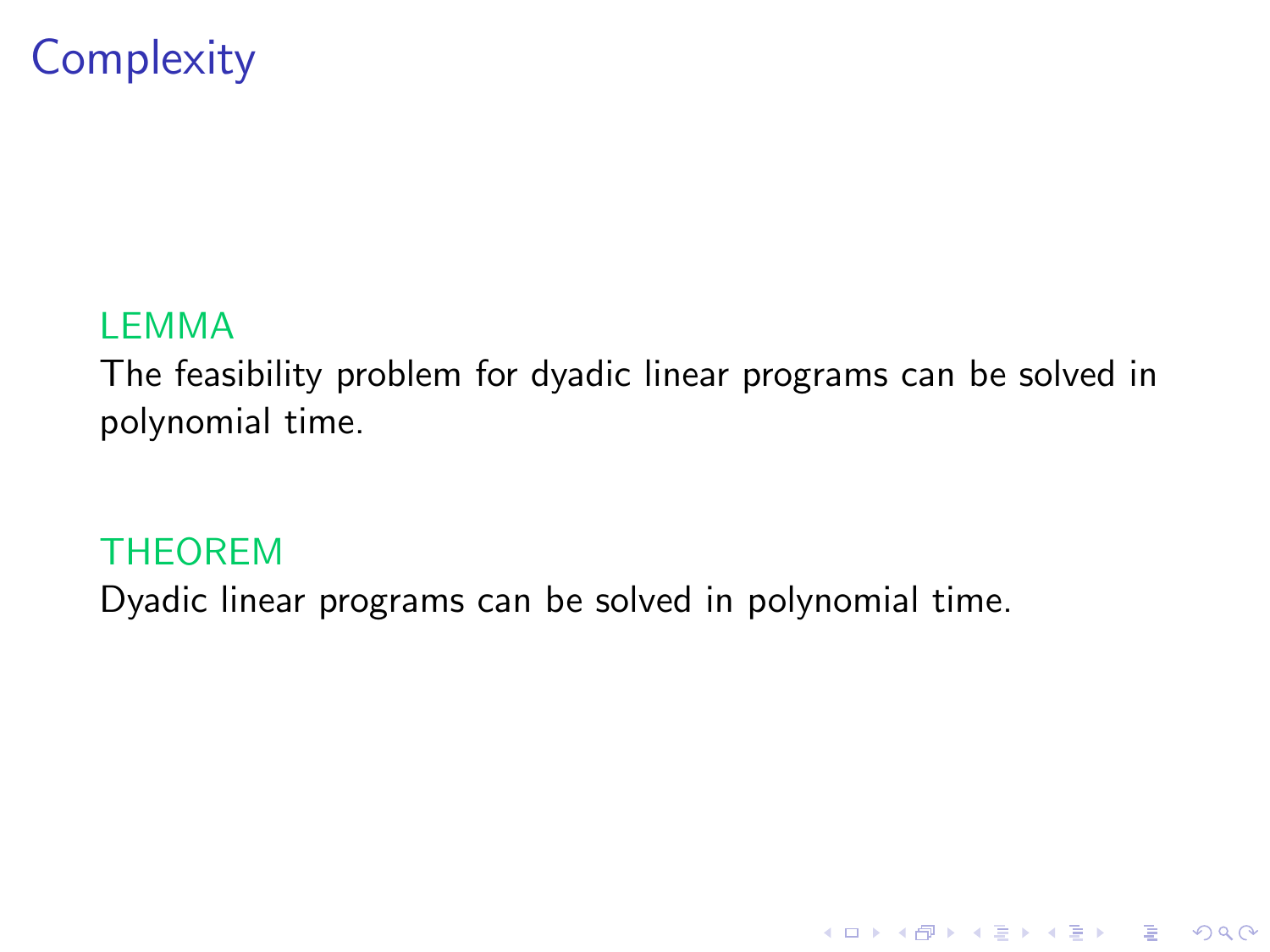## Totally dual dyadic systems

#### DEFINITION

 $Ax \leq b$  is totally dual dyadic if, for all  $w \in \mathbb{Z}^n$  for which  $\min\left\{b^\top y:A^\top y=w,y\geq 0\right\}$  has a solution, it has a dyadic optimal solution.

THEOREM The following are equivalent :

 $\blacktriangleright$   $Ax < b$  is totally dual dyadic.

- For every nonempty face  $\overline{F}$  the tight rows of A form a dyadic generating set for the conic hull. (the dyadic analogue of a Hilbert basis)
- $\blacktriangleright$  For every nonempty face F the tight rows of A form a dyadic generating set for the span.

**KORKAR KERKER SAGA**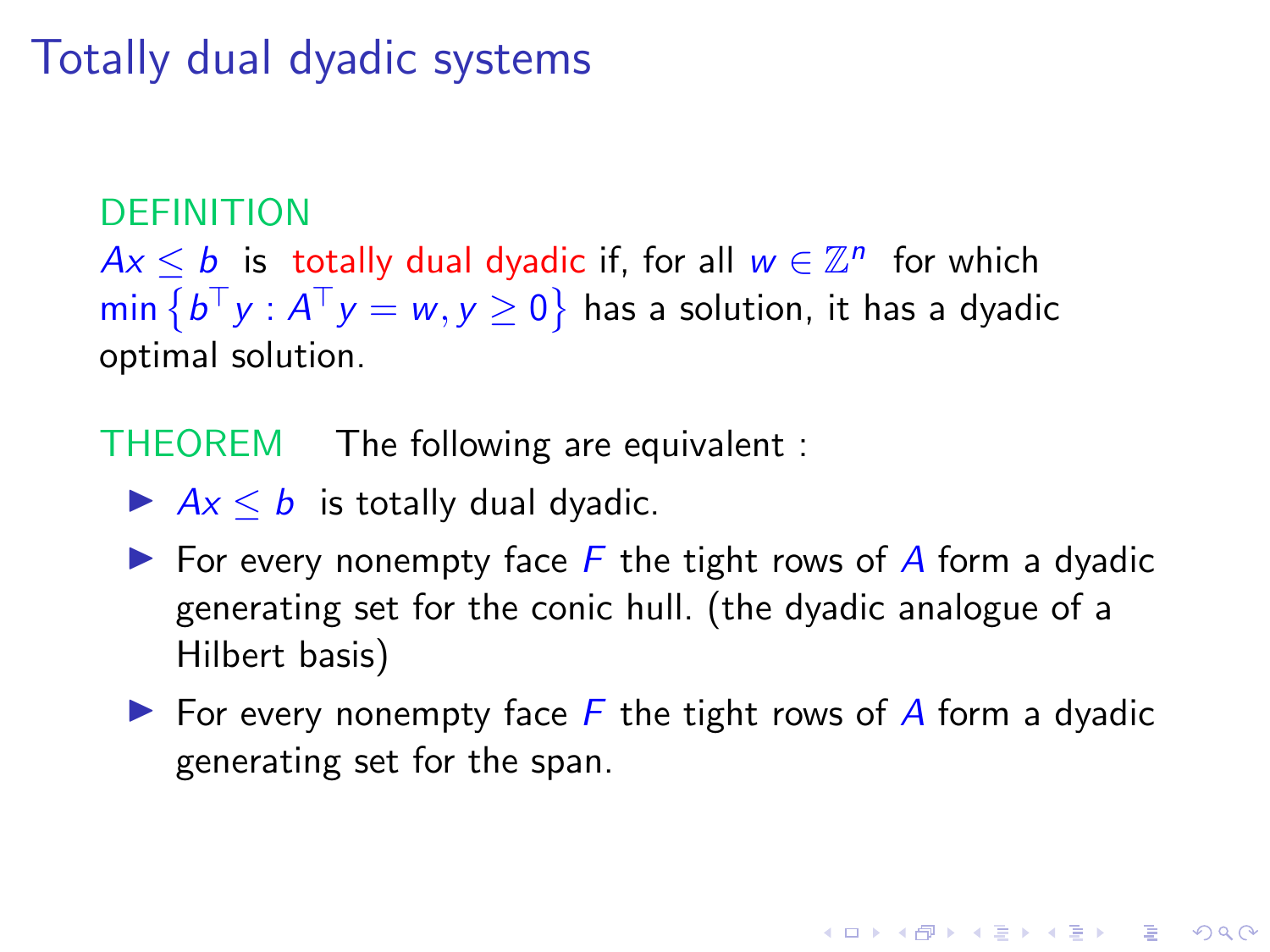### Dyadic generating sets for subspaces

DEFINITION  $\{a^1, \ldots, a^m\}$  is a dyadic generating set for the span if every integral vector in the span of these  $m$  vectors can be expressed as a dyadic linear combination of  $\{a^1,\ldots,a^m\}$  .

THEOREM Let A be an integral matrix. The following are equivalent :

- $\triangleright$  the rows of A form a dyadic generating set for the span.
- $\triangleright$  the columns of A form a dyadic generating set for the span.
- ighthrow whenever  $y^{\top}A$  and  $Ax$  are integral,  $y^{\top}Ax$  is dyadic.
- revery elementary divisor of  $\overline{A}$  is a power of 2.
- $\triangleright$  the GCD of the subdeterminants of A of order rank(A) is a power of 2.
- $\triangleright$  there exists a dyadic matrix B such that  $ABA = A$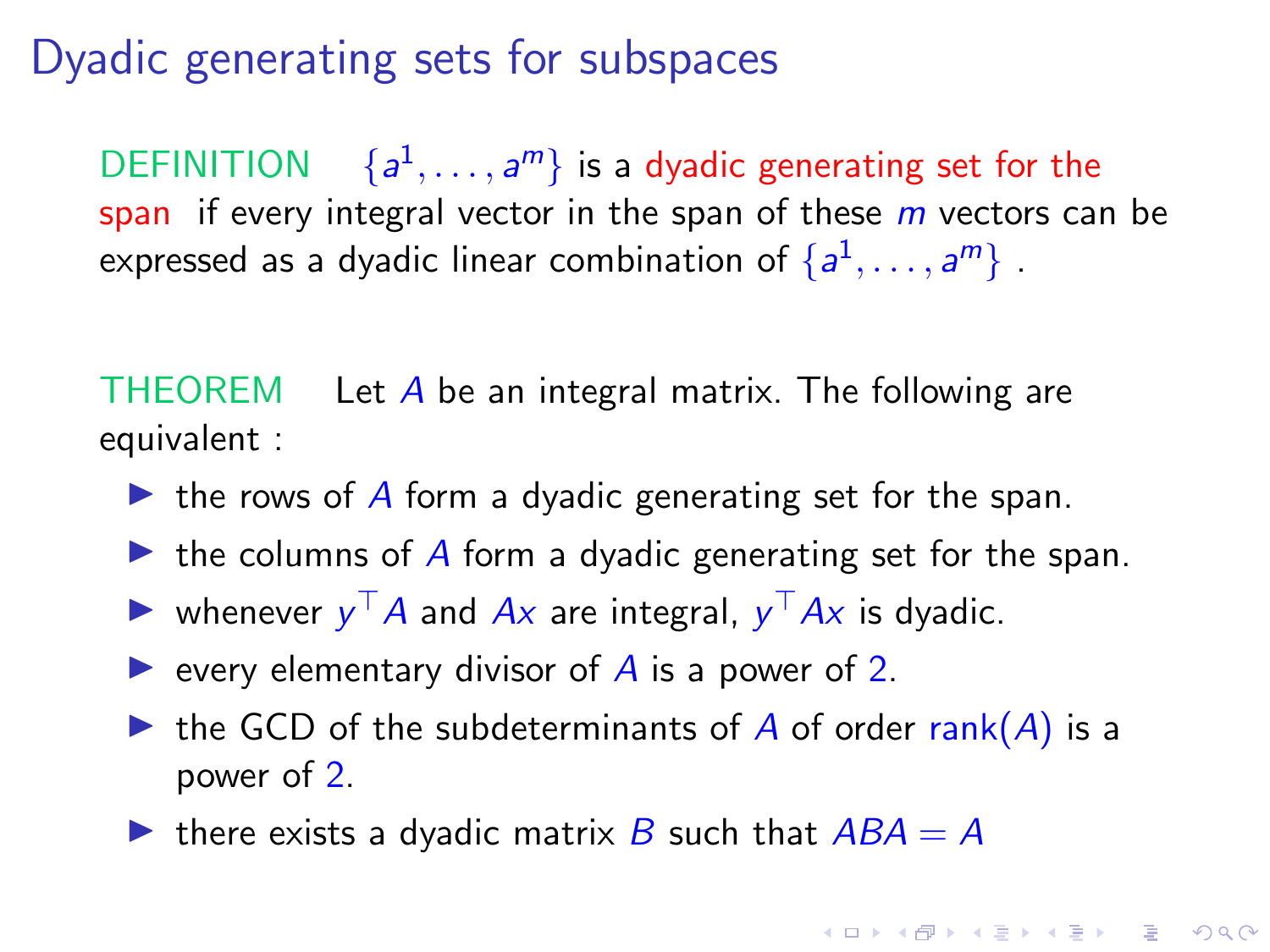# Totally dual dyadic systems

THEOREM One can check in polynomial time whether the rows of an integral matrix form a dyadic generating set for the span.

#### COROLLARY

Testing total dual dyadicness belongs to coNP.

#### **Question**

What is the complexity of testing total dual dyadicness ?

### COROLLARY

If every subdeterminant of A is 0 or  $\pm$  a power of 2, then  $Ax \leq b$ is totally dual dyadic.

**KORKARYKERKER POLO**